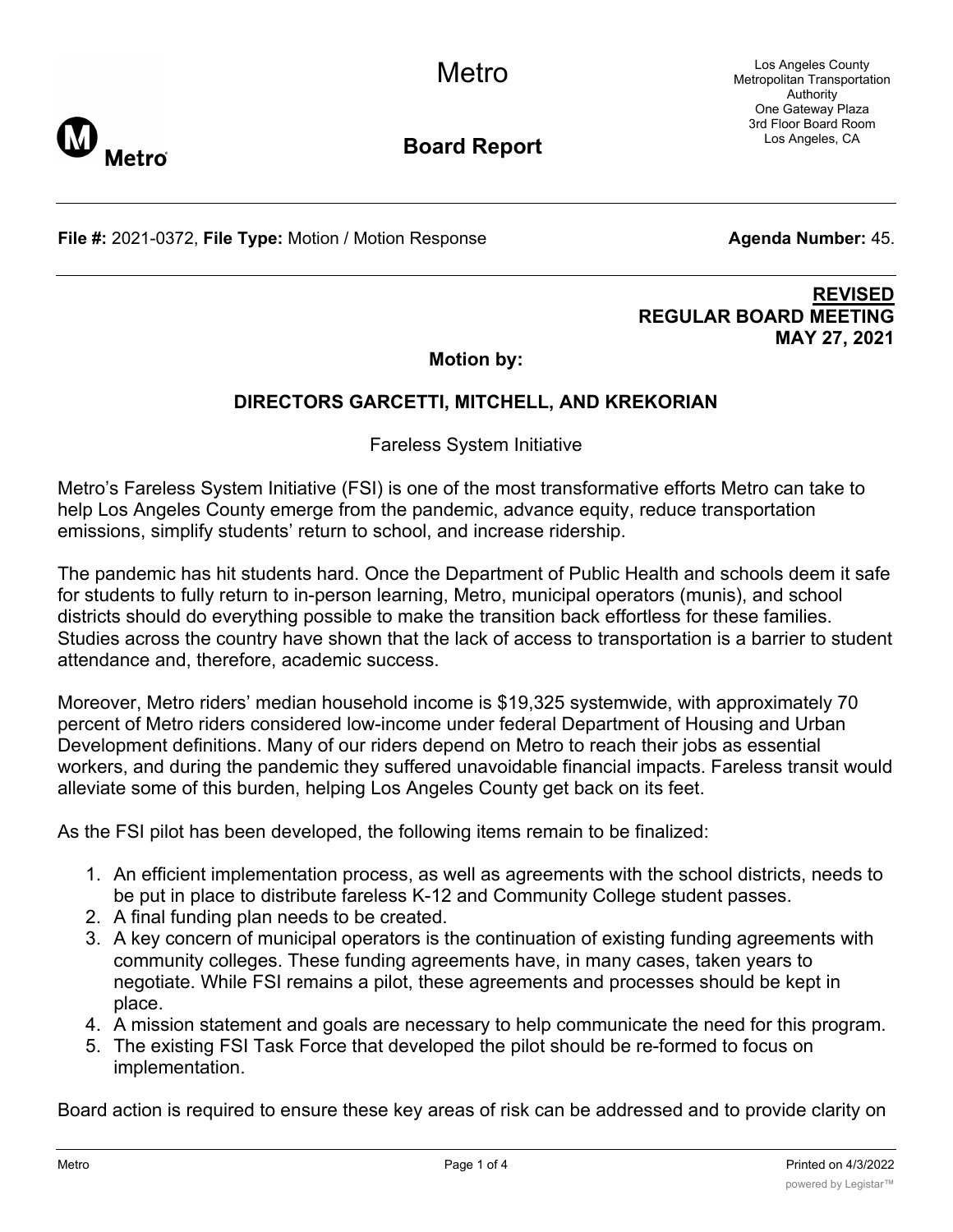FSI's advancement and next steps.

# **SUBJECT: FARELESS SYSTEM INITIATIVE**

### **RECOMMENDATION**

APPROVE Motion by Directors Garcetti, Mitchell, and Krekorian that the Board direct the Chief Executive Officer to implement the Fareless System Initiative, subject to a final financial plan and while pursuing cost-sharing agreements.

WE FURTHER MOVE that the Board direct the Chief Executive Officer to:

#### *Administrative Coordination*

- A. Develop strategies to streamline and simplify the eligibility process for participants, striving to remove as many barriers to entry as possible;
	- 1. Include an evaluation of a self-attestation process for low-income riders;
- B. Partner with school districts on administrative coordination to enable availability at pilot launch to all LA County school and community college districts (based on each district's interest), including but not limited to any required Memoranda of Understanding or TAP coordination;

### *Funding*

- C. In partnership with implementation partners and key stakeholders, pursue and support federal and state opportunities and legislation to fund the Fareless System Initiative, both the pilot phase and any permanent program (should the Board decide to continue past the proposed pilot period), including but not limited to the federal Freedom to Move Act;
- D. Pursue reasonable cost-sharing agreements with school districts;
	- 1. Seek to take advantage and leverage any existing student transportation fee programs (e.g., student-approved LACCD fees);
	- 2. Seek to preserve existing funding agreements between school districts and transit operators;

a. Wherever municipal operators have existing fareless agreements with community college districts, consider accepting muni student transit passes on Metro for the duration of the pilot;

- 3. Seek new funding agreements for districts without any existing discounted or fareless student pass programs (e.g., U-Pass);
- E. Consider pursuing private funding opportunities, including but not limited to philanthropic partnerships;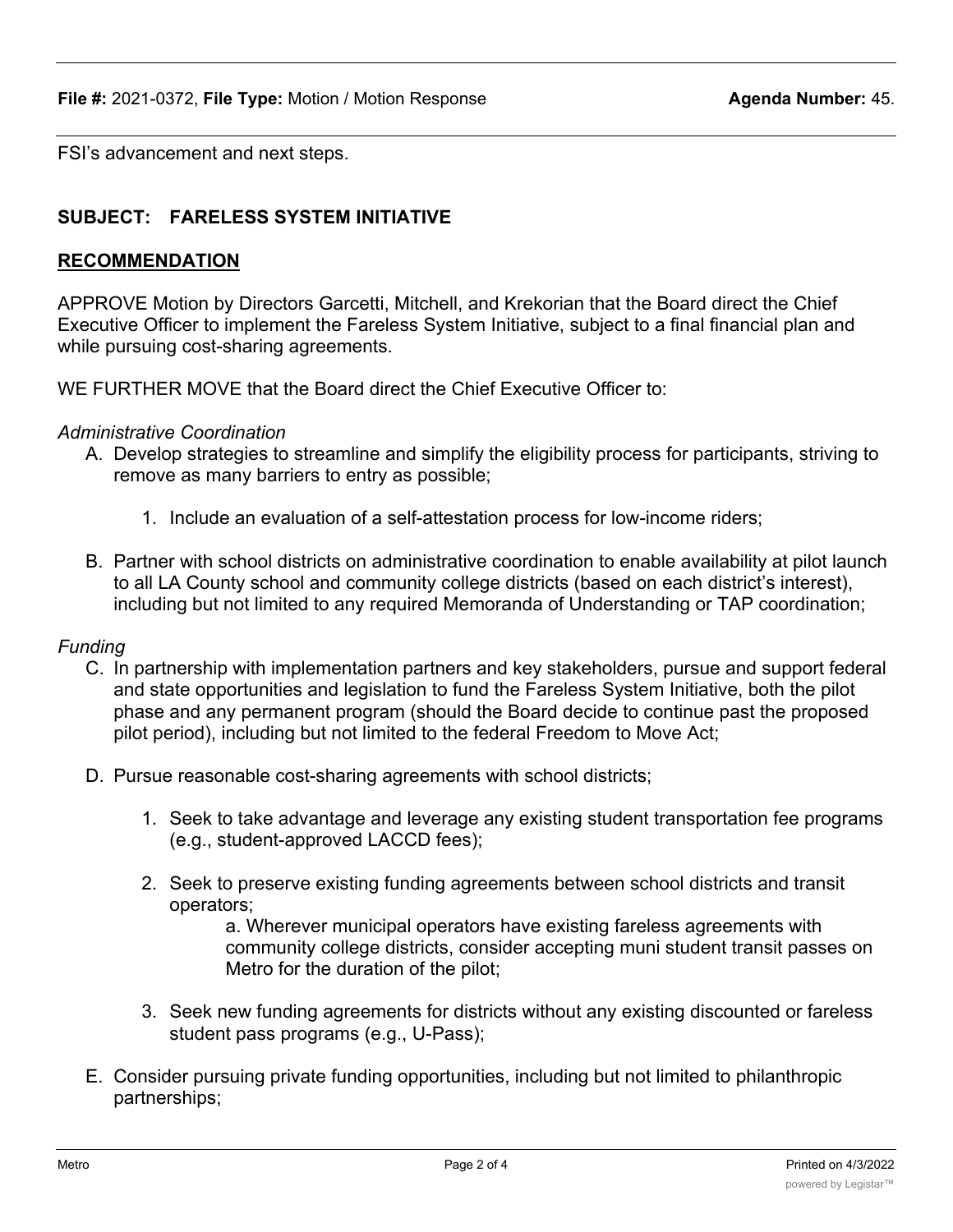## *Follow-Up*

- F. Report to the Board monthly on the development, launch, and performance of the Fareless System Initiative. The first update should include:
	- 1. A mission statement and goals for the FSI pilot;
	- 2. Lists of interested municipal operators, school districts, and community college districts;
	- 3. An update on the refined FSI financial plan; and
	- 4. Identification of a cross-departmental implementation team.

**HAHN AMENDMENT:** Direct the Chief Executive Officer to prepare a financial plan for the implementation of a Fareless System Initiative that meets the conditions provided below to the Board's satisfaction:

- 1. Municipal and local operators that choose to participate will be fully included and provided the same type of fare subsidy as Metro transit operations, in order to ensure a seamless rider experience regardless of geographic location or transit provider;
- 2. The initiative is funded without reducing existing transit operations or state of good repair expenditures or by using regional funding typically committed to bus and rail transit operations or intended for the capital program;
- 3. Opportunities to expand or adjust existing fare subsidy programs to maximize community benefit have been studied and presented to the Board; and,
- 4. An initiative can be scaled and/or targeted in a manner that best aligns with Metro's Equity Platform, adopted by the Board in March 2018.

**MITCHELL AMENDMENT:** Direct Metro CEO to Continue the current fare collection policy in perpetuity until the Metro Board is satisfied with a financial plan for Fareless.

## **BONIN AMENDMENT:**

- 1. Report back in the financial plan with information on the costs, including administration, technology, and enforcement, of the proposed pilot program compared to a universal fare-free system.
- 2. Include in the overall final program evaluation:
	- a. Reach of the program, including student and low-income participation rates.
	- b. Effectiveness of the program in improving mobility, increasing student attendance and performance, shifting travel behavior, reducing automobile use, and increasing transit ridership.